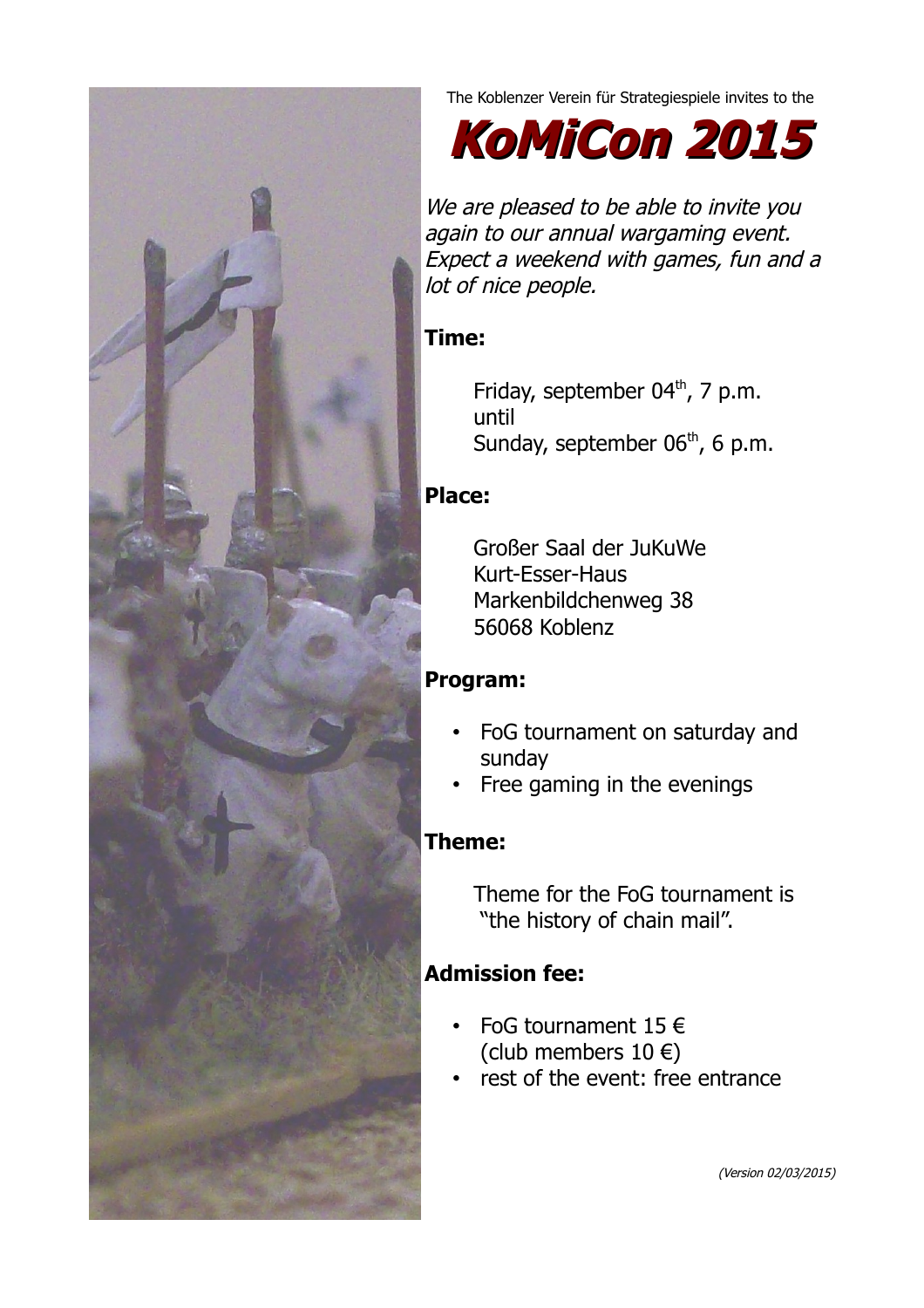# **FoG tournament:**

- 800 points per army, 15mm,  $1MU = 1Inch$ , all lists permitted
- Tournament theme is "the history of chain mail". Permitted are all lists from the Books Wolves from the sea and Oath of Fealty. Also permitted are all european list from the Books Decline and Fall and Swords and Scimitars, including byzantine.\* We will play 4 rounds, swiss system. Pairings of the first round will be set up to allow for historical fitting games.
- Gaming times:
	- Saturday: 10:00 a.m. until 1:45 p.m. And 3:00 p.m. Until 6:45 p.m.
	- Sunday: 9:00 a.m. until 12:00 and 1:30 p.m. until 16:45 p.m.
- Send your submission with your army list including order of march to [thomas@komicon.de](mailto:thomas@komicon.de)
- After a army list is submitted, changes are only permitted to correct errors.
- Deadline: 22th of august 2015

# **Free gaming**

In the evening on friday and saturday there is room for games. Also some boardgames will be available. We welcome everyone who shows up to play with us.

Please let us know in advance if you plan to join us and tell us how much space you need to allow for some planing. Just send Thomas an E-Mail (thomas@komicon.de).

# **Catering**

The tournament place is directly connected to a café, in addition there are several snack bars, restaurants and shops nearby.

### **Accommodation**

We do not organize accommodation. Please organize accommodation on your own.

# **Arrival**

By train: The Kurt-Esser-Haus is located directly vis-á-vis of the main station. Its the red brick building. By car: Coming to Koblenz on the A48 you will leave it at exit Koblenz-Nord and enter the B9 going south in direction city. From now on you basically follow the signs to the main station (Hauptbahnhof). After driving under a pedestrian bridge you leave the B9 on the left heading east in direction Pfaffendorfer-Brücke/Ehrenbreitstein/Innenstadt. Now take the second chance to turn right, you are entering the Hohenzollernstraße. After about 400 meters, turn right into the Markenbildchenweg. On the right hand you will immediately find the red brick building, the Kurt-Esser-Haus. Park there.

#### **News**

You will find news about the KoMiCon and the latest version of this invitation at:

**[http://www.komicon.de/komicon-2015/](http://komicon.jimdo.com/)**